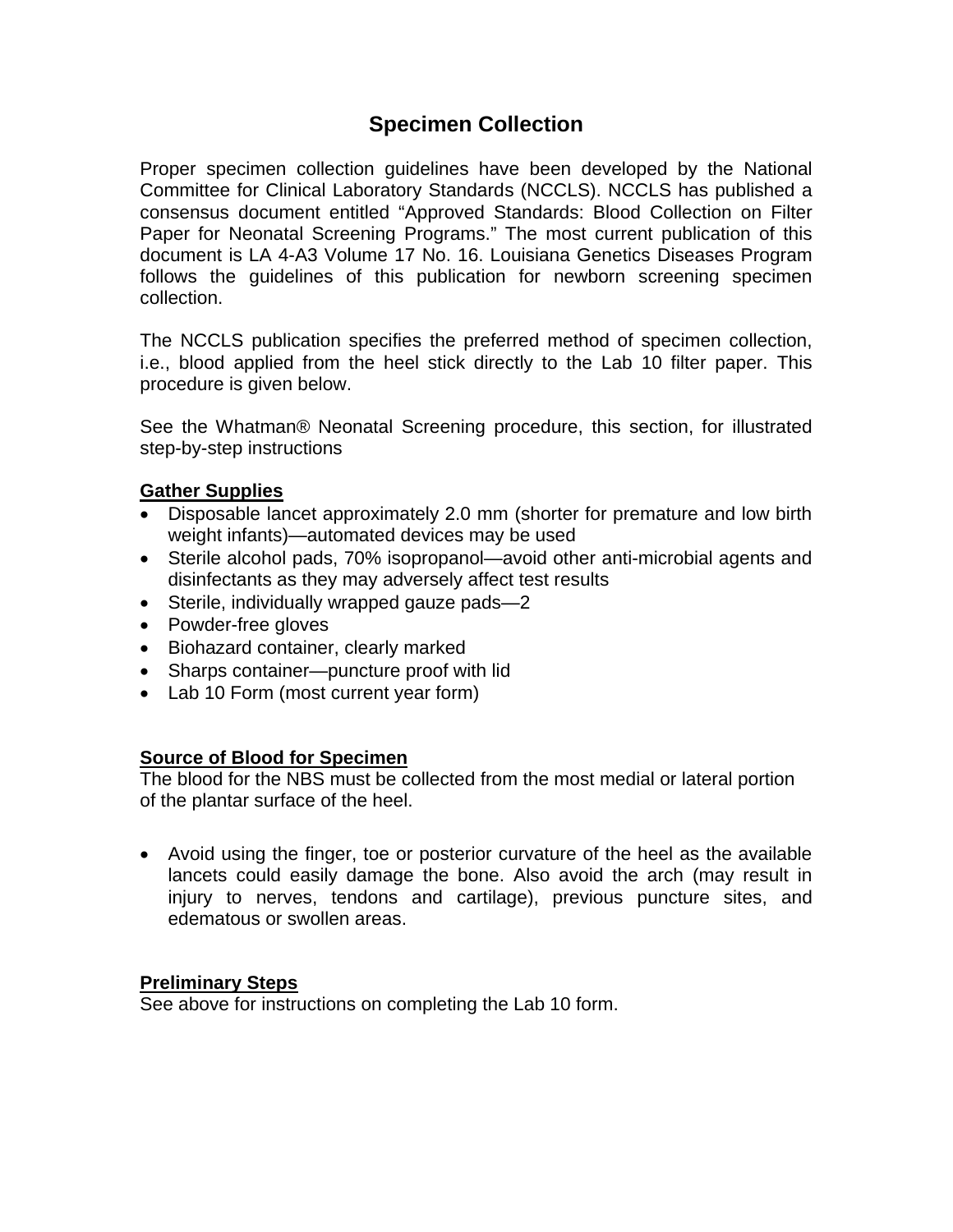## **Precautions**

- Avoid touching the area within the circles on the Lab 10 specimen collection form (filter paper section). Water, feeding formulas, antiseptic solutions, glove powder or other materials should not be allowed to come into contact with the filter paper before or after use.
- Confirm the identity of the infant.
- Wash hands vigorously before proceeding.
- Take appropriate precautions for handling blood and disposing of used lancets.

## **Site Preparation**

Warming the skin-puncture site can increase blood flow. This can be accomplished by applying a warm, moist towel or diaper for 3 minutes. Acceptable heel warming devices are also commercially available. It is helpful to position the infant so that the legs are lower than the heart.

**•** Temperature of warming device should be no higher than  $107.6^{\circ}$  F (42 $^{\circ}$  C).

## **Cleaning the Site**

The skin should be cleaned with 70% isopropanol pad. Allow the skin to air dry.

 Alcohol residue remaining on the skin can dilute the specimen and adversely effect tests results.

#### **Puncture**

- 1. To obtain sufficient blood flow, puncture the infant's heel with a sterile lancet to a depth of approximately 2.0 mm. Scalpel blades must not be used.
- 2. Wipe away the first drop of blood with a sterile gauze. It may be contaminated with tissue fluid, causing an inaccurate test result.
- 3. Allow a large drop of blood to form. Apply gentle pressure with the thumb and ease intermittently as drops of blood form. Milking or squeezing the puncture may cause hemolysis of the specimen or result in tissue contamination, invalidating the test result.
- 4. Touch the filter paper gently against the large blood drop, and, in one step, allow it to soak through to completely fill the preprinted circle on the filter paper. Never touch the filter paper to the puncture site.
- 5. Apply blood to only one side of the filter paper. Layering or application of successive drops of blood to the same printed circle causes caking, which can falsely elevate results.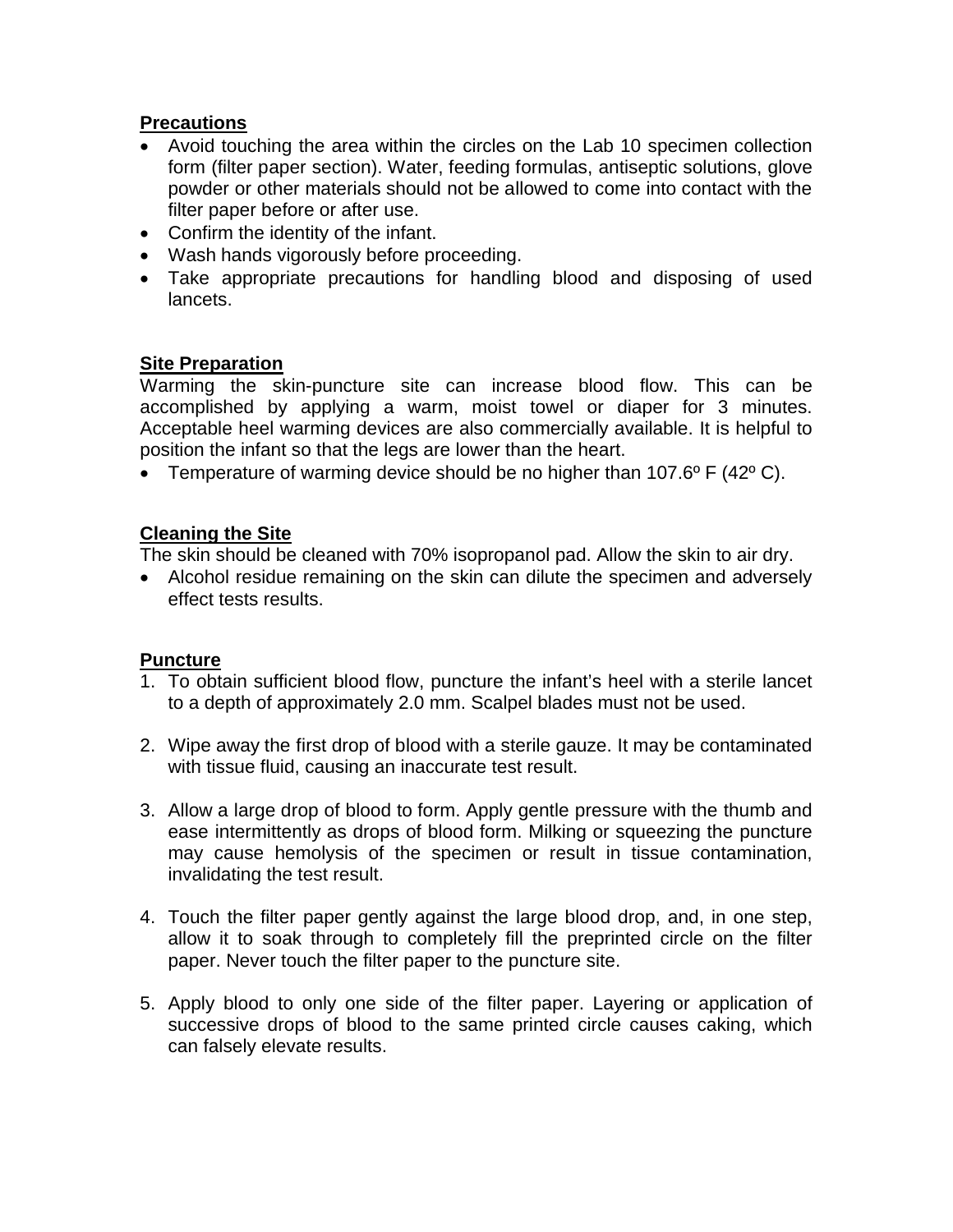- 6. Examine both sides of the filter paper to assure that the blood uniformly penetrated and saturated the paper. Both sides should be uniform with no white areas within the spot.
- 7. Continue to fill the circles until all are collected. Failure to collect the appropriate amount of blood may require that the specimen be recollected.
- 8. If the blood flow stops before the circles are filled, repuncture the infant at a different site on the heel, still positioned at the medial or lateral area of the heel, and fill the remaining circles, starting with a clean circle. Sending in a useable sample the first time will benefit everyone.
- 9. After collection is completed, elevate the infant's foot above the body. Press a sterile gauze pad against the puncture site until the bleeding stops. Do not use adhesive bandages as they may damage the newborn's sensitive skin.

# **Following Collection**

1. Allow blood specimen to air dry on a horizontally level, nonabsorbent, open surface for at least three (3) hours at room temperature (59 $^{\circ}$  F to 72 $^{\circ}$  F) away from direct sunlight. Avoid touching or smearing the blood spots. Do not heat, stack or allow to touch other surfaces. Drying racks may be used that will allow stacking specimens, without touching, in a horizontal position.

2. When drying is complete, use the flap of the Lab 10 form to cover the specimen area and prevent exposure to environmental contaminants. Do not place them in any type of plastic bag.

3. Place the Lab 10 forms in an envelop to mail.

- Use paper or Tyvek envelop for mailing.
- If stacking is necessary for mailing, the DRIED spots should be rotated opposite the blood spots on the cards immediately above and below in the stack.
- Do not fold the Lab-10 forms.

4. Transport or mail the Lab 10 forms to the Louisiana Office of Public Health Laboratory within 24 hours after collection by mail, priority mail, FedEx, or UPS.

- Specimens must reach the laboratory within 10 days of collection.
- Mail to:

Standard Delivery:

Overnight & courier service:

Central Laboratory, 7<sup>th</sup> Floor P.O. Box 60630 New Orleans, LA 70160-5371 Ph. (504) 568-5070

Central Laboratory 325 Loyola Avenue New Orleans, LA 70125 Ph. (504) 568-5070